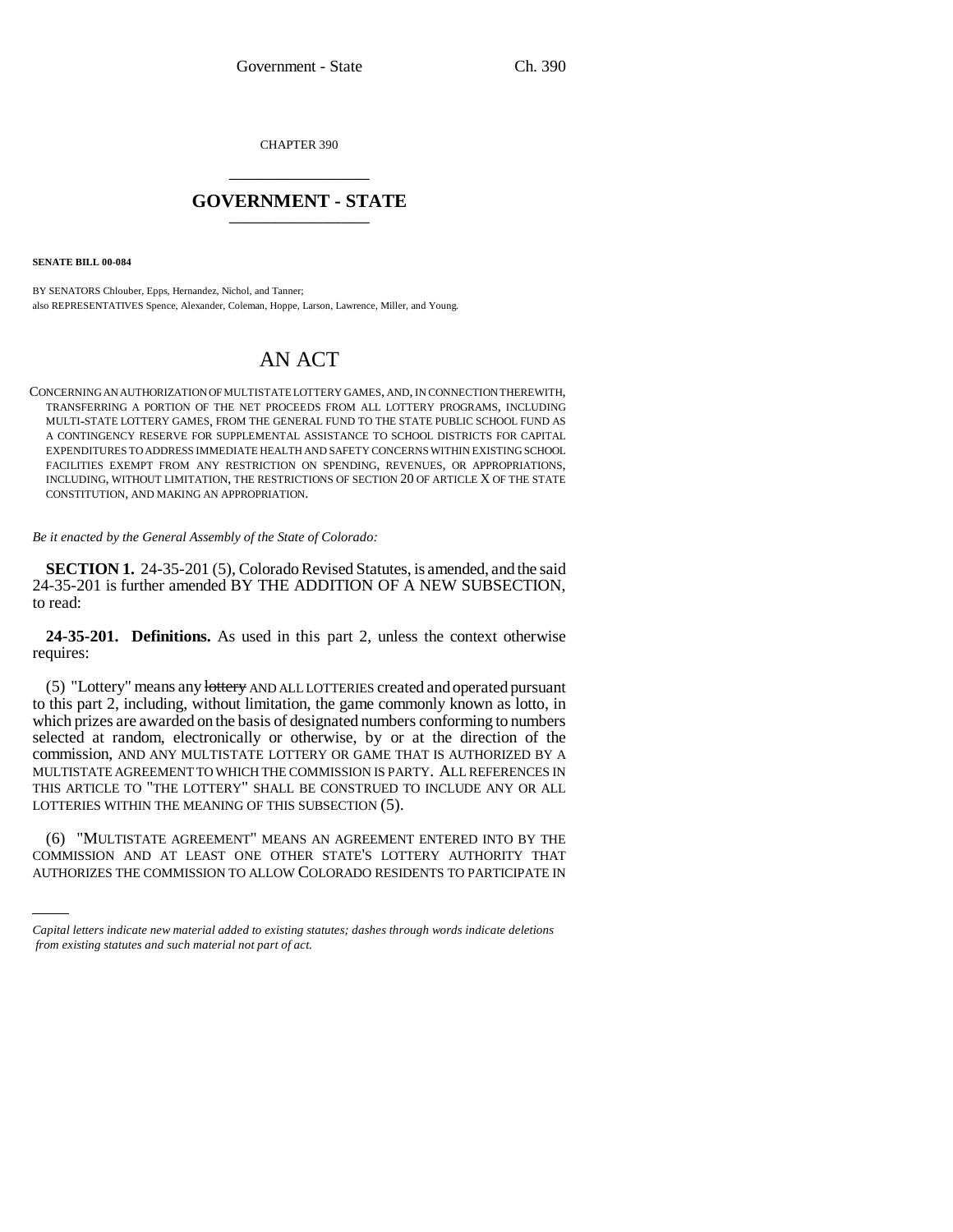ONE OR MORE MULTISTATE LOTTERIES PURSUANT TO RULES PROMULGATED BY THE COMMISSION.

**SECTION 2.** 24-35-203, Colorado Revised Statutes, is amended to read:

**24-35-203. Function of division.** The function of the division is to establish, operate, and supervise the lottery authorized by section 2 of article XVIII of the state constitution, as approved by the electors. at the 1980 general election.

**SECTION 3.** 24-35-204 (3) (a) and (3) (i), Colorado Revised Statutes, are amended to read:

**24-35-204. Director - qualifications - powers and duties.** (3) The director, as administrative head of the division, shall direct and supervise all its administrative and technical activities. In addition to the duties imposed upon the director elsewhere in this part 2, it shall be the director's duty:

(a) To supervise and administer the operation of the lottery in accordance with the provisions of this part 2 and the rules and regulations of the commission, TO PERFORM ALL DUTIES AND OBLIGATIONS PURSUANT TO AND ADMINISTER ANY MULTISTATE AGREEMENTS, AND TO PROVIDE FOR ALL EXPENSES INCURRED IN CONNECTION WITH ANY SUCH MULTISTATE AGREEMENTS UNLESS SUCH EXPENSES ARE OTHERWISE PROVIDED FOR IN SUCH MULTISTATE AGREEMENTS;

With the concurrence of the commission or pursuant to commission requirements and procedures, to enter into contracts for materials, equipment, and supplies to be used in the operation of the lottery, for the design and installation of games or lotteries, and for promotion of the lottery. No contract shall be legal or enforceable that provides for the management of the lottery or for the entire operation of its games by any private person, firm, or corporation, because management of the lottery and control over the operation of its games shall remain with the state; EXCEPT THAT MANAGEMENT OF AND CONTROL OVER THE OPERATION OF A MULTISTATE LOTTERY SHALL BE DETERMINED BY THE TERMS OF A MULTISTATE AGREEMENT. Except for advertising and promotional contracts, when a contract OTHER THAN A MULTISTATE AGREEMENT is awarded, a performance bond satisfactory to the commission, executed by a surety company authorized to do business in this state or otherwise secured in a manner satisfactory to the state, in an amount set annually by the commission shall be delivered to the state and shall become binding on the parties upon execution of the contract.

**SECTION 4.** 24-35-208 (1) (a), Colorado Revised Statutes, is amended, and the said 24-35-208 (1) is further amended BY THE ADDITION OF A NEW PARAGRAPH, to read:

**24-35-208. Commission - powers and duties.** (1) In addition to any other powers and duties set forth in this part 2, the commission shall have the following powers and duties:

(a) To promulgate rules and regulations governing the establishment and operation of a state THE lottery as it deems necessary to carry out the purposes of this part 2. The director shall prepare and submit to the commission written recommendations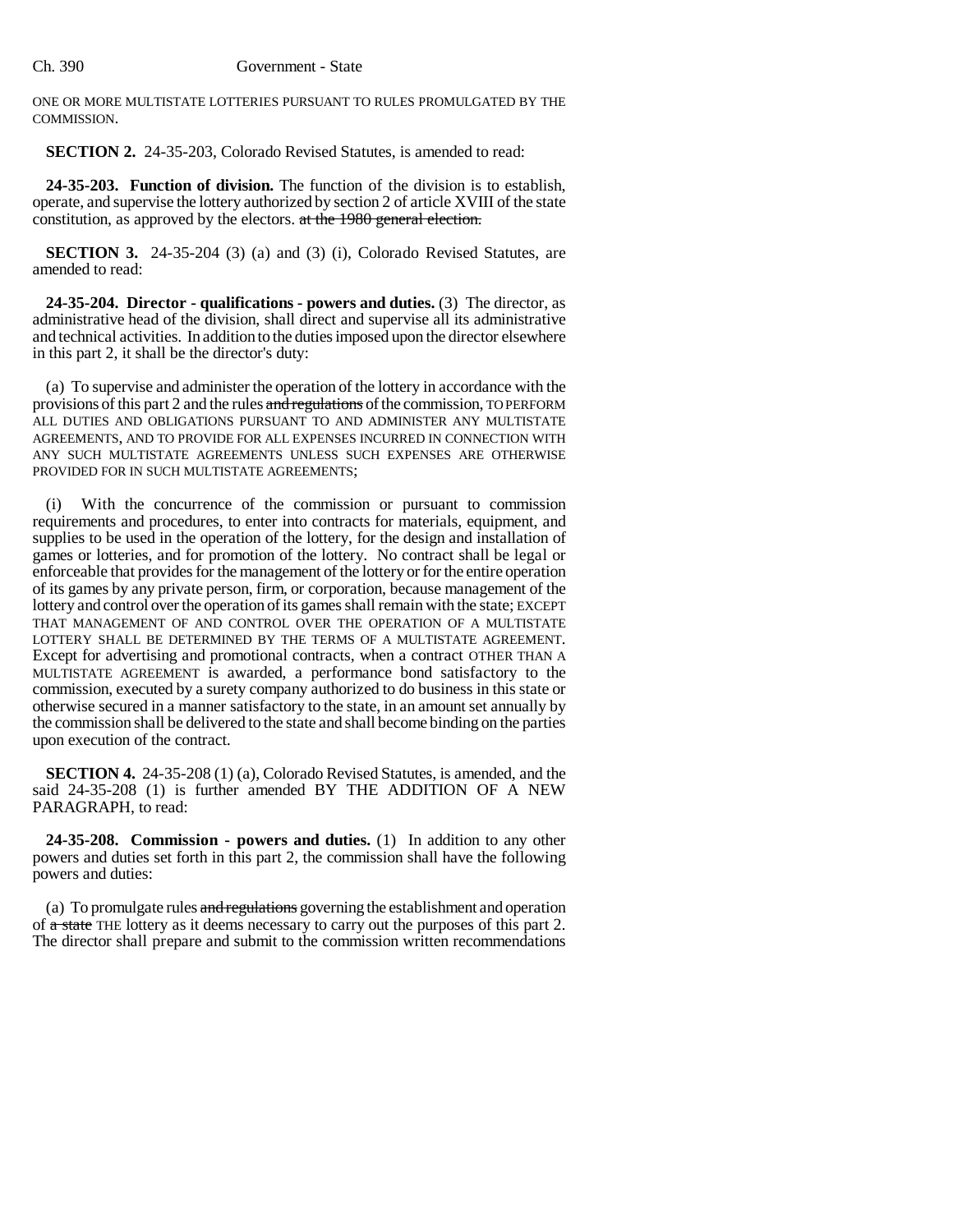concerning proposed rules and regulations for this purpose.

(i) TO INVESTIGATE, NEGOTIATE, ENTER INTO, REVISE FROM TIME TO TIME, AND PARTICIPATE IN MULTISTATE AGREEMENTS AND TO OPERATE, SUPERVISE, ADVERTISE, AND REGULATE MULTISTATE LOTTERIES. THE DIRECTOR SHALL ACT AS THE COMMISSION'S AGENT IN SUCH INVESTIGATIONS AND NEGOTIATIONS IF THE COMMISSION SO DIRECTS.

**SECTION 5.** 22-54-117, Colorado Revised Statutes, is amended BY THE ADDITION OF A NEW SUBSECTION to read:

**22-54-117. Contingency reserve.** (1.6) FOR EACH QUARTER INCLUDING AND AFTER THE FIRST QUARTER OF THE STATE'S FISCAL YEAR 2001-2002, ALL MONEYS THAT WOULD OTHERWISE BE TRANSFERRED TO THE GENERAL FUND PURSUANT TO SECTION 3 (1) (b) (III) OF ARTICLE XXVII OF THE STATE CONSTITUTION SHALL BE TRANSFERRED TO THE STATE PUBLIC SCHOOL FUND AS A CONTINGENCY RESERVE EXEMPT FROM ANY RESTRICTION ON SPENDING, REVENUES, OR APPROPRIATIONS, INCLUDING, WITHOUT LIMITATION, THE RESTRICTIONS OF SECTION 20 OF ARTICLE X OF THE STATE CONSTITUTION. THE STATE BOARD IS AUTHORIZED TO APPROVE AND ORDER PAYMENTS FROM THE MONEYS TRANSFERRED PURSUANT TO THIS SUBSECTION ONLY FOR SUPPLEMENTAL ASSISTANCE TO DISTRICTS FOR CAPITAL EXPENDITURES TO ADDRESS IMMEDIATE SAFETY HAZARDS OR HEALTH CONCERNS WITHIN EXISTING SCHOOL FACILITIES.

**SECTION 6.** 24-77-102 (17) (a) and (17) (b) (IX), Colorado Revised Statutes, are amended to read:

**24-77-102. Definitions.** As used in this article, unless the context otherwise requires:

(17) (a) "State fiscal year spending" means all state expenditures and reserve increases occurring during any given fiscal year as established by section 24-30-204, including, but not limited to, state expenditures or reserve increases from:

(I) Moneys received by the state from enterprises; AND

(II) Cash funds of state institutions of higher education, as defined in section 23-1-103.5,C.R.S.

(III) Net lottery proceeds distributed to the capital construction fund for payment of debt service on the obligations described in section 3 (1) (c) of article XXVII of the state constitution for the period through the fourth quarter of the state's fiscal year 1997-1998; and

(IV) Net lottery proceeds allocated to the general fund pursuant to section  $3(1)(b)$ (III) of article XXVII of the state constitution for the period beginning with the first quarter of the state's fiscal year 1998-1999.

(b) "State fiscal year spending" does not include reserve transfers or expenditures or any state expenditures or reserve increases: